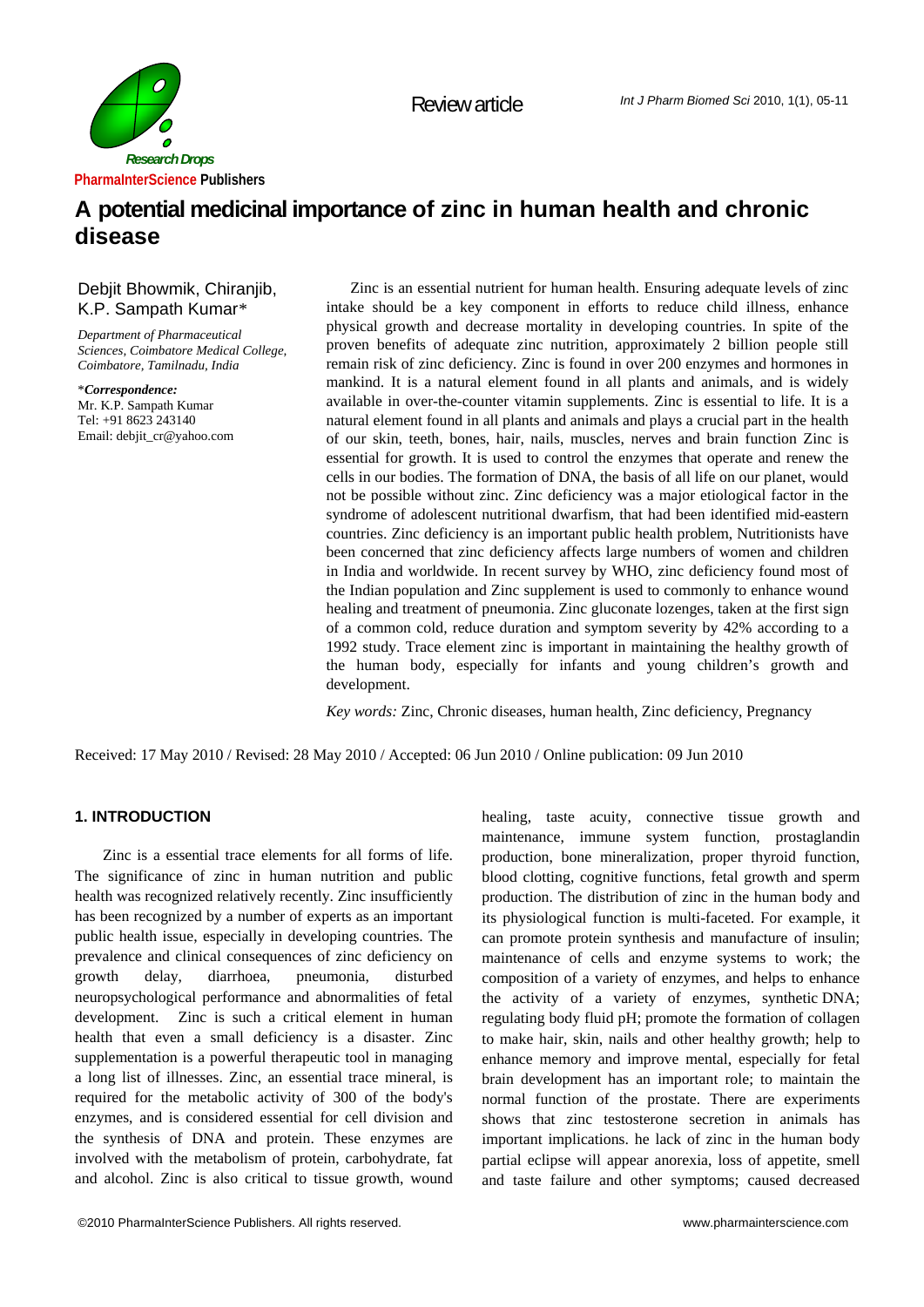immune system, triggering the disease arteriosclerosis and anemia. Pregnant women, the lack of zinc may lead to fetal brain cells decreases, and affect their mental development. Children's lack of zinc will hinder their normal growth and development, detrimental to intellectual development and reproductive system health. A zinc-deficient adult males, there may lead to prostatic hyperplasia, reducing the reproductive function of the system and affect fertility; and so on.

## **2. FUNCTIONS OF ZINC**

On the cellular level, the function of zinc can be divided into three categories: Catalytical, Structural and Regulatory. *Catalytical*: Nearly 100 different enzymes depend on zinc for their ability to catalyze vital chemical reactions. Zinc dependent enzymes can be found in all known classes of enzymes.

*Structural*: Zinc plays an important role in the structure of proteins and cell membrane .The structure of proteins and cell membrane. The structure and function of cell membranes are also affected by zinc. Loss of zinc from biological membranes increases their susceptibility to oxidative damage and impairs their functions.

*Regulatory*: Zinc finger proteins have been found to regulate gene expression by acting as transcription factors. Zinc also plays a role in cell signaling and has been found to influence hormone release and nerves impulse transmission.

## **3. ZINC DEFICIENCY**

Up to one-fifth of the worlds people may lack sufficient zinc in their diet, while an estimated one-third live in countries considered at high risk of Zinc deficiency, warns a comprehensive new reports by an international group of medical researchers WHO Task force has recommended use of Zinc in the treatment of diarrhea (Table 1).

## **4. RISK GROUPS**

- 1. Infants and children
- 2. Pregnant and Lactating women.
- 3. Patients receiving total parentrals nutrition.
- 4. Older adults (65 years and older)

5. Individuals with alcoholic liver disease increased urinary zinc excretion and low liver zinc levels.

6. Individuals with inflammatory bowel disease, including crohn's disease and ulcerative colitis.

7. Individuals with severe or persistent diarrhea.

## **5. DIETARY SOURCES OF ZINC**

Shellfish, beef and other red meats are rich sources of zinc. Nuts and legumes are relatively good plant sources. The Zinc content of some relatively Zinc-rich foods is listed in milligrams (mg) in the Table 2.

©2010 PharmaInterScience Publishers. All rights reserved. www.pharmainterscience.com

# Table 1

Zinc deficiency has been implicated as a factor in

| <b>Birth Defects</b>                 | Lack of Sexual Development in   |
|--------------------------------------|---------------------------------|
| Low Birth Weight                     | Females                         |
| Delayed Sexual Development           | Infections                      |
| <b>Impaired</b> learning             | <b>Small Breasts in Females</b> |
| Loss of Smell and Taste Sensation    | Growth Retardation              |
| Diminished Wound Healing             | Dwarfism                        |
| Anorexia                             | Delayed Puberty in Adolescents  |
| Loss of Appetite                     | Rough Skin                      |
| Paranoia                             | Poor Appetite                   |
| Depression                           | <b>Mental Lethargy</b>          |
| <b>Strong Body Odor</b>              | <b>Short Stature</b>            |
| Benign Prostatic Hypertrophy         | Diarrhea                        |
| Impotence                            | Penumonia                       |
| Some Hair, Nail and Joint Conditions | <b>Stretch Marks</b>            |
| <b>Arthritic Problems</b>            | Poor Immune Function            |
| Cataracts                            | Reduced Collagen (connective    |
| <b>Optic Neuritis</b>                | tissue)                         |
| Skin Conditions such as Acne and     | Cataracts                       |
| Dermatitis                           | Acne                            |
| defective bone mineralization        | Cross-linking in Collagen       |
| Weight Loss                          | <b>Macular Degeneration</b>     |
| Hypogonadism in Males                | Myopia                          |
|                                      | <b>Retinal Detachment</b>       |

Table 2

|  | Zinc rich foods |
|--|-----------------|
|  |                 |

| Category of foods                                | Zinc contents in $mg/100$<br>calories |
|--------------------------------------------------|---------------------------------------|
| Fats and various non-nutritive foods             | None to $0.2$                         |
| Fish, fruits, cakes                              | $0.1 \text{ to } 0.5$                 |
| Poultry, pork, diary products and whole grains   | $0.4 \text{ to } 1.2$                 |
| cereals                                          |                                       |
| Lamb, beef, leafy grains, root vegetables, shell | >1.2                                  |
| fish and organ meats                             |                                       |

| Table 3                                   |  |
|-------------------------------------------|--|
| Zinc Requirements Daily Reference Intakes |  |

| Infants         |                           | Males           |                          |  |
|-----------------|---------------------------|-----------------|--------------------------|--|
| $0 - 6$ months  | $2 \text{ Zinc}(mg/day)$  | 9 - 13 years    | 8 Zinc(mg/day)           |  |
| $7 - 12$ months | 3 Zinc(mg/day)            | 14 - 18 years   | 11 $Zinc(mg/day)$        |  |
|                 |                           | 19 - 30 years   | 11 $Zinc(mg/day)$        |  |
| Children        |                           | $31 - 50$ years | 11 $Zinc(mg/day)$        |  |
| $1 - 3$ years   | $3 \text{ Zinc}(mg/day)$  | 51 - 70 years   | 11 $Zinc(mg/day)$        |  |
| $4 - 8$ years   | $5 \text{ Zinc}(mg/day)$  | $> 70$ years    | 11 $Zinc(mg/day)$        |  |
| Pregnancy       |                           | Females         |                          |  |
| $<$ 18 years    | $13 \text{ Zinc}(mg/day)$ | 9 - 13 years    | $8 \text{ Zinc}(mg/day)$ |  |
| 19 - 30 years   | 11 Zinc(mg/day)           | 14 - 18 years   | $9 \text{ Zinc}(mg/day)$ |  |
| $31 - 50$ years | 11 Zinc(mg/day)           | 19 - 30 years   | $8 \text{ Zinc}(mg/day)$ |  |
|                 |                           | $31 - 50$ years | 8 Zinc(mg/day)           |  |
| Lactation       |                           | 51 - 70 years   | $8 \text{ Zinc}(mg/day)$ |  |
| $<$ 18 years    | $14 \text{ Zinc}(mg/day)$ | $> 70$ years    | 8 Zinc(mg/day)           |  |
| 19 - 30 years   | $12 \text{ Zinc}(mg/day)$ |                 |                          |  |
| $31 - 50$ years | $12 \text{ Zinc}(mg/day)$ |                 |                          |  |
|                 |                           |                 |                          |  |

Zinc deficiency is a recognized health problem. The Recommended Daily Allowance (RDA) of zinc is l5 mg for a male adult, a figure that is easily met by a balanced diet containing meat and vegetables. However, certain people require more zinc than others; pregnant and lactating women for example, may need as much as l9 mg a day. The average elderly person's intake is only about 9 mg a day due to the fact that food consumption, especially of proteins, is often reduced and so that person may need to take a zinc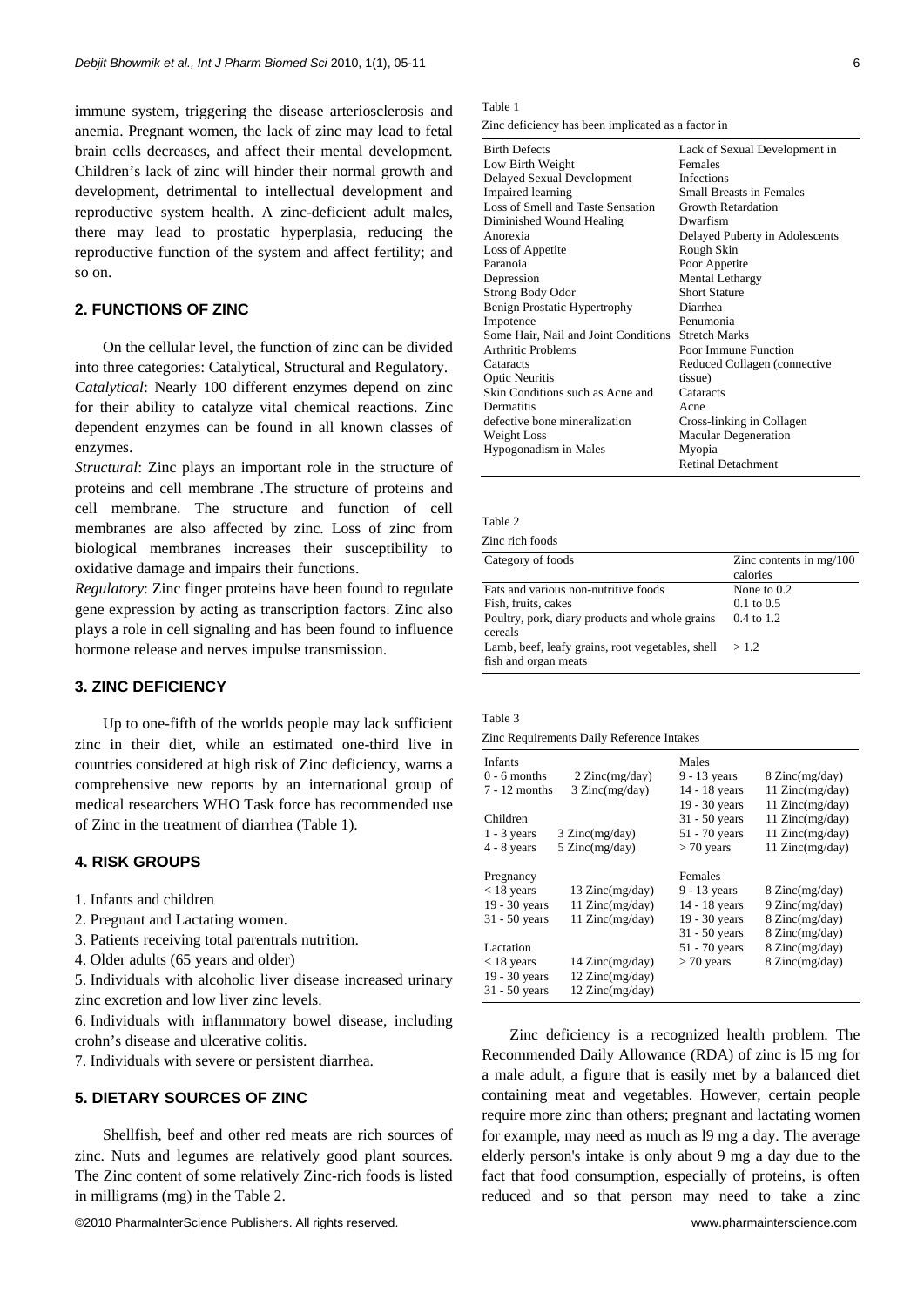supplement. Zinc is essential for growth. It is used to control the enzymes that operate and renew the cells in our bodies. The formation of DNA, the basis of all life on our planet, would not be possible without zinc (Table 3).

## **6. HEALTH BENEFITS OF ZINC**

### 6.1. Zinc, Testosterone and Men's Health

Zinc is necessary to maintain normal serum testosterone. Inadequate zinc levels prevent the pituitary gland from releasing luteinizing and follicle stimulating hormones, which stimulate testosterone production. Zinc also inhibits the aromatase enzyme that converts testosterone into excess estrogen. The testosterone to estrogen ratio in men declines with aging from a high of about 50:1 to half of that, or even a low of 10:1. Higher estrogen activity results in increased risk of heart disease, weight gain, and obesity. One reason for the progressive weight gain with age is that fat cells contain aromatase. More fat cells mean more estrogen which means more fat deposition. This is further aggravated by alcohol consumption, which lowers zinc and increases estrogen, and so magnifies the problem. In addition to the impact on hormone levels, zinc also has been proven to help the body produce healthier sperm by increasing sperm count and motility. A USDA study found that semen volume dropped 30 percent when zinc intake was low. Research published in the American Journal of Clinical Nutrition found that male volunteers who consumed low amounts of zinc exhibited decreased semen volumes and serum testosterone concentrations.

Zinc deficiency has been found to have a severe impact on the male prostate gland. Zinc deficiency predisposes the prostate to infection (prostatis) which may lead to enlargement of the prostate gland (prostatic hypertrophy).

#### 6.2. Zinc Boosts the Immune System

The significance of zinc in the body's response to infection is well known. Zinc is a component in thymic hormone which controls and facilitates the maturation of lymphocytes. Zinc also plays a role in cell division and DNA replication, thereby aiding in the production of immune system cells.

## 6.3. Zinc Cuts Short the Common Cold

Zinc gluconate lozenges taken at the first sign of a cold reduce duration and symptom severity according to a 1992 study. Zinc, an antiviral agent and astringent, is released into the saliva, relieving cough, nasal drainage and congestion. Dr. Michael Macknin told CNN news. "It's the first thing I'm aware of that actually decreased the duration of cold symptoms to this extent." Researchers studied 100 patients

©2010 PharmaInterScience Publishers. All rights reserved. www.pharmainterscience.com

who had cold symptoms for less than 24 hours, giving half of the patients a zinc lozenge and the other half a placebo. There was nearly a 50 percent reduction in the duration of the symptoms of the common cold.

#### 6.4. Zinc Boosts Brain Activity

Zinc is found in the vesicles of the mossy fiber system of the brain's hippocampus. These fibers play a role in enhancing memory and thinking skills. University of Texas researchers found that women deficient in zinc had a harder time on standard memory tests. USDA scientists found lower cognition in men experimentally deprived of zinc. Experiments have shown that accident victims who are given zinc supplements respond with improved cognitive function. Zinc is diverted to the healing tissues following injury or surgery and becomes less available for other essential functions.

#### 6.5. Zinc Heals and Protects Skin

Zinc is essential for healthy skin. Topical zinc preparations (zinc oxide) have been used as an astringent to treat diaper rash, itching and chapped lips and skin. Zinc sulfate in a water based solution has been used for treating acne, cold sores and burns. Remember that zinc sulfate is a salt and can be quite caustic to raw tissue in high or moderate concentrations. Internally, zinc stimulates cell division, healing, proper connective tissue formation, and increases the transport of Vitamin A from the liver to the skin, helping to protect body tissue from damage and repair any damage present.

## 6.6. Zinc Stimulates Taste, Smell

Zinc activates areas of the brain that receive and process information from taste and smell sensors. Its importance to appetite was first demonstrated in 1972 when researchers showed taste disorders responded to zinc supplementation.

#### 6.7. Zinc Improves Appetite

Levels of zinc in plasma were found to influence appetite and taste preference. Insufficient zinc has been linked to anorexia, which responds well to zinc replacement treatment.

#### 6.8. Zinc Improves Mood

Zinc abnormalities also often exist in mood disorder patients. Zinc sulfate, taken as a supplement, appears effective in reducing fatigue, mood swings and changes in appetite.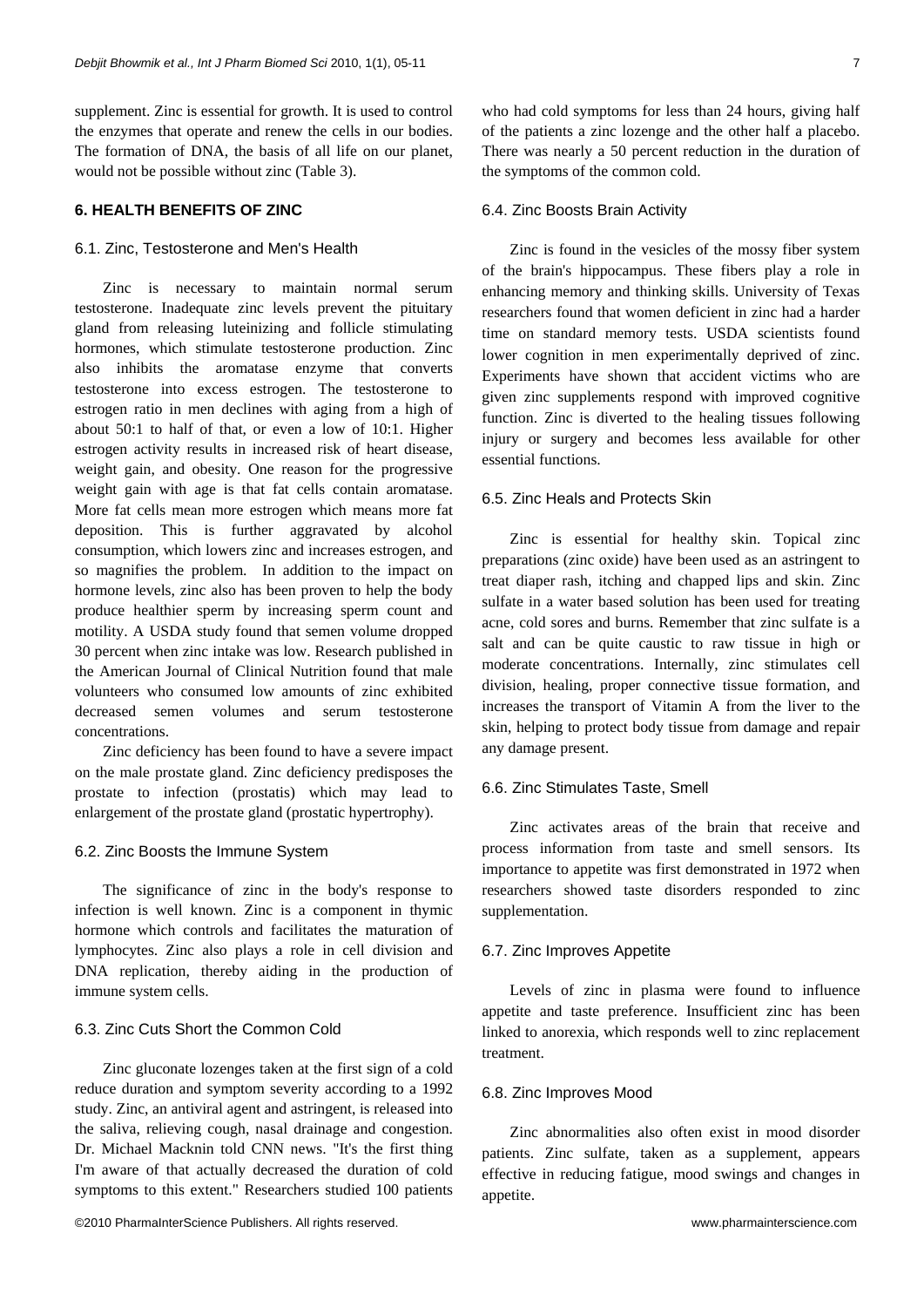#### 6.9. Zinc and Pre-Menstrual Syndrome

Zinc may also help in the treatment of pre-menstrual syndrome (PMS). PMS affects 50 percent of all menstruating women. There is growing evidence that a deficiency of progesterone underlies PMS. Trace amounts of zinc regulate the secretion of many hormones, including progesterone.

Early research at Baylor College of Medicine in Houston found significantly lower levels of zinc among women with PMS during the luteal phase of menstruation, the 13 days preceding menstruation. This reduction could lead to a decrease in secretions of progesterone and endorphins. Endorphins are the natural painkillers our bodies produce. While research is ongoing, it suggests that some women's PMS symptoms may be improved by zinc supplementation.

#### 6.10. Zinc in Pregnancy and Lactation

It is critical that a pregnant woman satisfy her body's need for zinc. The official RDI for pregnant women is 19 milligrams per day. A report in the October 1992 American Journal of Epidemiology indicated that low zinc intake was associated with approximately a two-fold increase in risk of low birth weight, and low zinc intake earlier in pregnancy was associated with more than a trebling of pre-term delivery.

Research reported in the British medical journal, The Lancet, September 1992, notes that by the sixth month of lactation even a well-nourished mother may provide less zinc than is necessary for her child. Breastfed babies who received zinc supplements grew significantly in length and weight over those given a placebo.

## 6.11. Zinc in Post-Menopausal Health

As a woman ages, her zinc status may decline for several reasons. Excess estrogen can lower serum zinc levels. Women using estrogen replacement therapy should check to be sure their zinc intake is adequate. Zinc deficiency appears to be common in older women. This may be in part because they eat less and in part because the food they consume is deficient in zinc. It is well known that the immune system weakens with age, and zinc deficiency may be partly to blame. Zinc is needed for night vision and may also slow the progression of macular degeneration. Macular Degeneration is a disorder of the retina that is the leading cause of severe loss of vision in older women.

#### 6.12. Zinc Deficiency Linked To Anorexia and Bulimia

A wide variety of health researchers, nutritionists and physicians are finding that zinc is a sustaining factor in abnormal eating behavior. Dr. Laurie Humphries of the University of Kentucky has found that while patients may develop eating disorders for psychological reasons, they are sustained and complicated by the zinc deficiency that results from decreased food intake. Diminished Zinc levels may result in a diminished desire to eat because zinc is critical to the senses of taste and smell. In a 1994 summary publication appearing in the Journal for Medical Research, Dr. Alex Schauss reports that studies at Stanford, University of Kentucky, and University of California at Davis found most anorexics and many bulimics were zinc deficient. A fiveyear study showed an astounding 85 percent remission rate of anorexia nervosa in patients given a zinc supplement. Using zinc supplements resulted in weight gain, better body function and improved mental outlook.

## 6.13. Pregnancy and Infertility

- Because of zinc's role in generating cells, it is essential for the developing fetus where cells are rapidly dividing.
- Adequate zinc in the pregnant mother's diet also reduces the risk of premature birth and other complications and has been shown to improve neonatal survival.
- There is believed to be a link between zinc deficiency during pregnancy and learning difficulties.
- Research has been undertaken into the possibility of treating male infertility with zinc therapy to increase sperm count and motility.

## 6.14. Immune System

Zinc plays an important role in regulating the production of cells in the body's immune system, which protects against infection and disease. As we get older immunity often decreases. It has been shown that providing adequate zinc and a balanced diet helps decrease the rate of infectious diseases in older people.

#### 6.15. Brain Functions

- Zinc interacts with other chemicals to send messages to the sensory brain centre, enhancing memory and thinking skills.
- In the weeks following a head injury patients tend to have lower zinc levels which, when boosted by zinc supplements, are thought to give improved cognitive function.
- Zinc activates areas of the brain that receive and process information from taste and smell sensors.
- Insufficient zinc has been linked to anorexia, which responds well to zinc replacement treatment.
- Zinc deficiency is often found in mood disorder patients. Zinc sulphate, taken as a supplement, appears effective in reducing fatigue, mood swings and changes in appetite.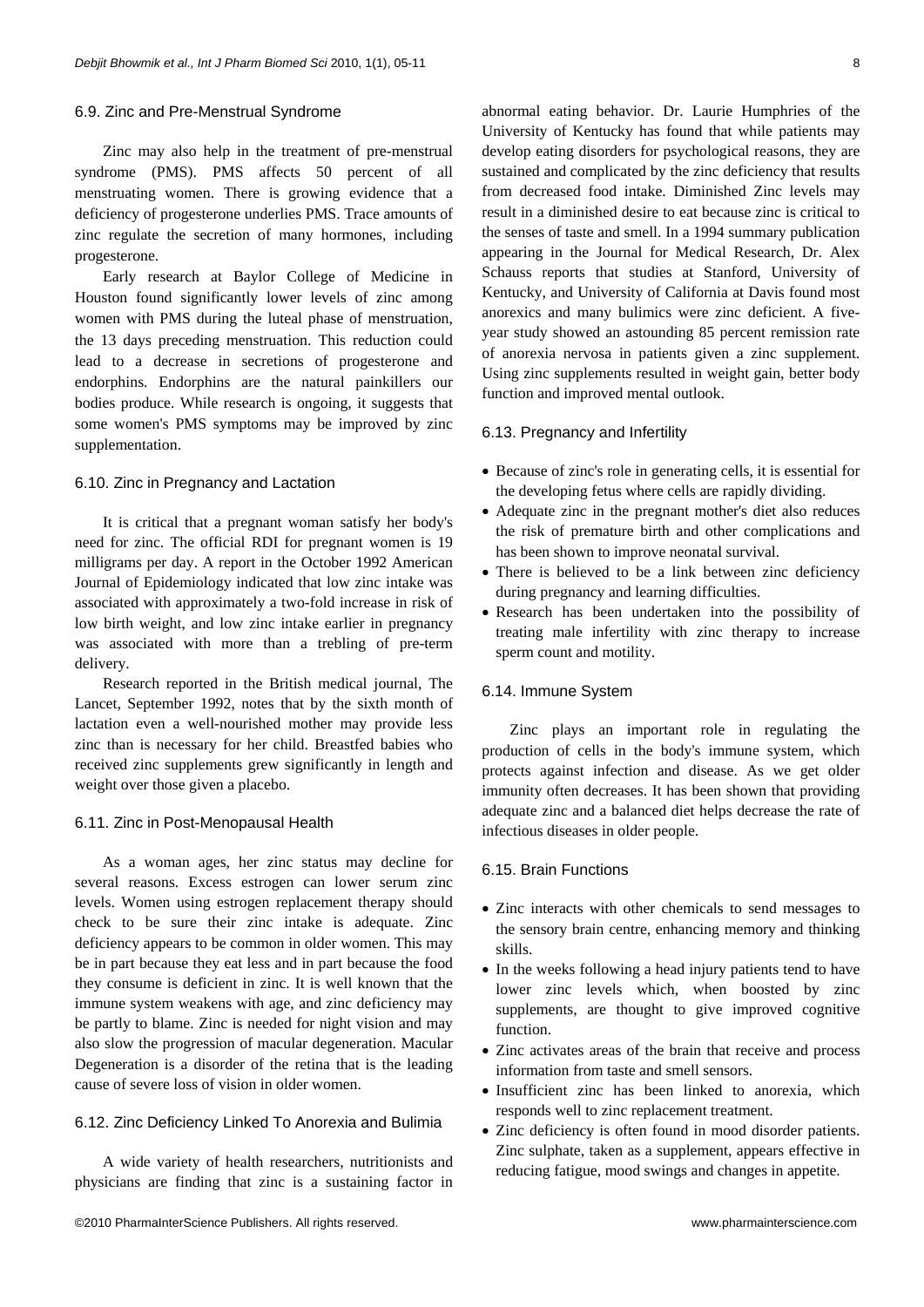#### 6.16. Skin Healing and Protection

Zinc and zinc compounds are of major importance in skin care. Some of its vital uses are:

- To soothe nappy rash and itching thanks to its astringent and drying properties.
- As a sun-block to protect the skin from the sun's harmful rays.
- As an effective treatment for acne.
- In the relief of cold sore symptoms.
- To aid the healing of wounds, like surgical incisions, burns and other skin irritations. Many adhesive plasters contain zinc oxide for this reason.
- As an anti-inflammatory to relieve the discomfort from sunburn, blisters and gum disease.
- As an insect repellent.
- Helping to protect body tissue from damage by stimulating the transport of Vitamin A from the liver to the skin,
- As bactericides in high quality cosmetics and toiletries.
- To help heal leg ulcers through addition to the diet.

#### 6.17. Eyesight

Zinc is found in high concentrations in the retina of the eye. Evidence exists linking zinc deficiency with the deteriorating vision that comes with ageing.

#### 6.18. Zinc in children

Zinc deficiency is common in children from developing countries due to lack of intake of animal foods, high dietary phylate content, inadequate food intake and increased faecal losses during diarrhea. The Nutrition Collaborative Research support program (CRSP) sponsored by the US agency for International Development, the predicted prevalence of preschoolers with intakes of Zinc inadequate to meet basal requirements (ie. To prevent deficiency symptoms) was 57% in Kenya, 25% in Mexico and 10% in Egypt.

## 6.19. Zinc and Athletic Performance

Endurance athletes may develop a zinc deficiency because of dietary deficiencies and increased zinc demands and losses. A high carbohydrate diet has been used by endurance athletes in an attempt to enhance their performance. High carbohydrate diets are low in zinc. If zinc supplements are not being taken, low zinc levels are likely. Poor appetite is one potential sign of zinc deficiency. Because zinc is involved in the growth and development of taste buds, deficiency reduces taste and a poor appetite. Zinc deficient individuals also tend to find protein disagreeable, compounding their problem. In female athletes zinc deficiency can result in menstrual cycle irregularities, amenorrhoea and osteoporosis. Zinc

©2010 PharmaInterScience Publishers. All rights reserved. www.pharmainterscience.com

deficiency in athletes can lead to anorexia, weight loss, decreased endurance, fatigue and an increased risk of osteoporosis. Strenuous exercise may contribute to the zinc deficiency by increasing sweat loss and zinc redistribution between blood plasma and red blood cells.

#### 6.20. Zinc Monomethionine

Zinc Monomethionine is a 1:1 chelated complex of the antioxidants zinc and methionine. Human and animal studies have demonstrated that zinc monomethionine is absorbed better, retained longer and is more effective than other zinc supplements tested. Zinc monomethionine has been shown to enhance immunity, improve male sexual function, nourish the skin, and fight free radical damage.

#### 6.21. Recommendations on Zinc Supplements

Remember that the RDI (Recommended Daily Intake) and RDA (Recommended Daily Allowance) numbers are a statistical estimate of the amounts that prevent individuals from demonstrating deficiency signs and symptoms. The optimum nutrition level is generally higher than the RDI numbers, sometimes much higher. Unfortunately, we do not know what those numbers are. Furthermore, individual needs vary with age, sex, health status and individual genetic makeup. The simplest estimate of optimum zinc intake is assume that it is between the RDI numbers and the maximum tolerance numbers from the table above. It is also likely that foods are deficient in zinc in general, therefore, zinc supplementation is appropriate. In general, the sum of the zinc from foods and supplements should not exceed the maximum tolerance estimates, at least for long periods of time. Because zinc competes with iron and copper, those taking high doses of zinc supplements may develop deficiencies of these minerals. One way to avoid this is to take a good broad spectrum multi-mineral supplement. It is best to take these at different times to avoid conflict over the absorption channels. Zinc is water soluble and is not stores effectively in body tissues. Therefore, for maximum absorption and utilization

#### 6.22. Zinc Supplements and Zinc Monomethionine

The health benefits of Zinc include proper functioning of immune system, digestion, control of diabetes, improves stress level, energy metabolism, acne and wounds healing. Also, pregnancy, hair care, eczema, weight loss, night blindness, cold, eye care, appetite loss and many other factors are included as health benefits of zinc. Zinc, being an important mineral plays a vital role for the protein synthesis and helps in regulation of the cells production in the immune system of the human body. Zinc is mostly found in the strong muscles of the body and especially in high concentrations in the white and red blood cells, eye retina,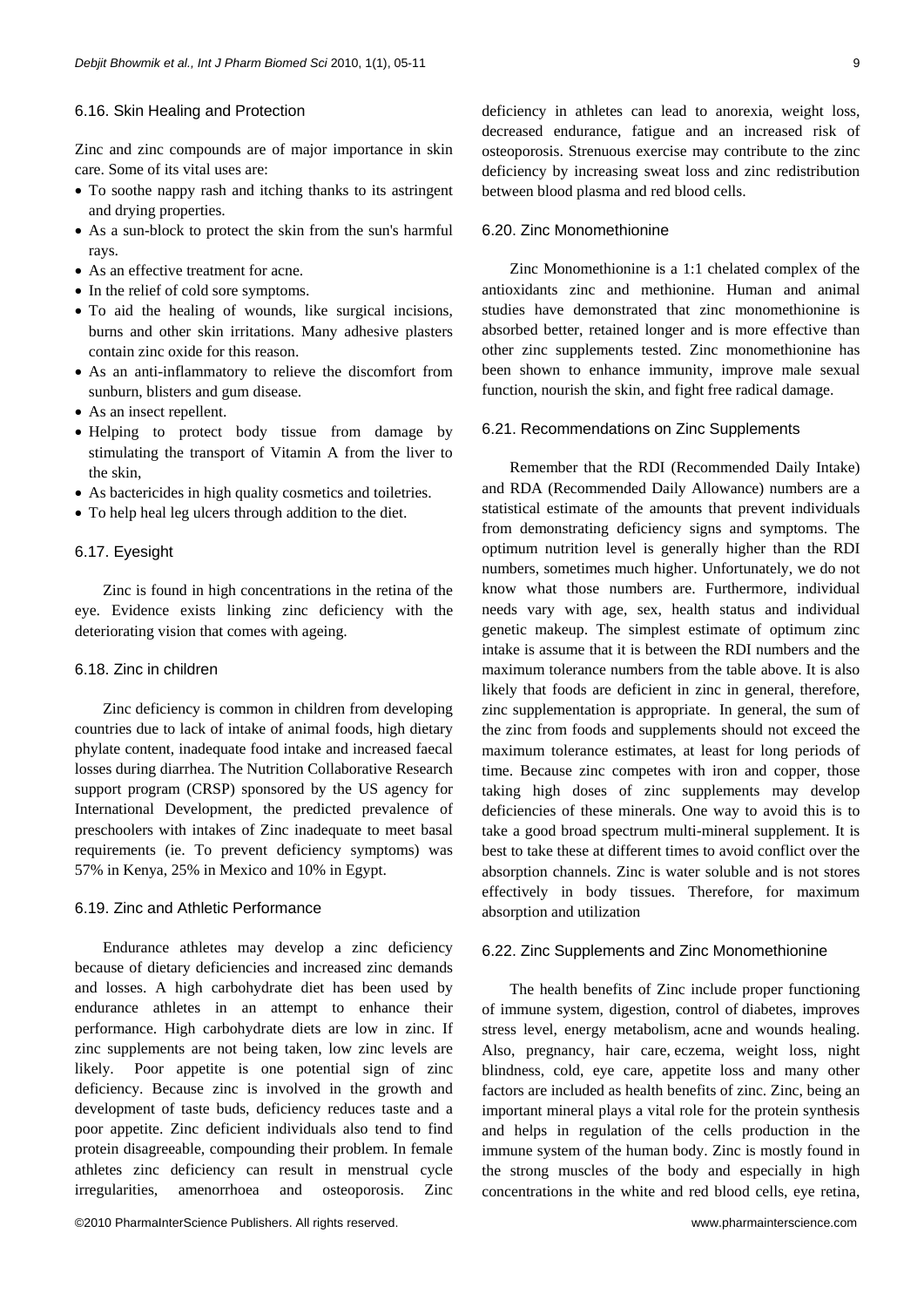skin, liver, kidneys, bones and pancreas. The semen and prostate gland in men constitutes large zinc amount. In a human body, even 300 enzymes or more than that requires zinc for the normal functioning. The researchers believe that 3000 proteins out of 100,000 are involved in human body consisting of Zinc. A normal human body consists of two to three grams of Zinc. There are organs of the human body, which secrete Zinc such as salivary gland, prostate gland and pancreas. Even the immune cells secrete Zinc.

## **7. DEFICIENCY SYMPTOMS**

The deficiency symptoms of zinc include

- Growth retardation
- Low blood pressure
- Retarded bones
- Loss of appetite
- Loss of sense of smell and taste
- Weight loss
- Pale skin
- Diarrhea
- Hair loss
- Fatigue
- White spots under finger nails.

The important food sources of zinc include meat based products. The source of a wide range of trace elements zinc, especially the most abundant meat, such as chicken, lamb, beef, rabbit meat, oysters, scallops, blackfish and animal liver, and so on. Good sources of its mushrooms, mushrooms, day lily flowers, edible fungus, rape, cabbage, black sesame, black rice, dates, hazelnuts, ebony and other vegetables, food crops and fruit.

## **8. APPLICATION OF ZINC IN HEALTH AND CHRONIC DISEASE**

The most important health benefits of zinc are as follows:

- Skin Care: Studies have shown zinc to be an effective home remedy for curing pimples or acne. It is even more powerful than placebo and consumption of antibiotic medication is still considered to be more effective.
- Eczema: Also called as atopic dermatitis, is an inflammatory and chronic disorder of skin. It is mainly caused by deficiency of zinc in the body. Zinc plays an important role in healing chronic infection and assists the body in restoring its ability to heal properly.
- Acne: This mineral is important for erasing acne from skin. It regulates in controlling the amount of testosterone in the body which plays a dominant role in causing acne. In addition to it, zinc is also concerned with collagen synthesis. This further aids in normalizing the amount of skin oils and maintenance of a healthy skin.
- Wound healing: Deficiency in zinc causes delayed healing of wounds. Human body has several zinc dependent enzymes, which promote the synthesis of collagen that thereby aids in wound healing.
- Prostate disorder: Zinc is very important in dealing with prostate disorders. Zinc deficiency causes enlargement of the prostate gland and makes it vulnerable to cancer. It is advisable to take 15mg of zinc everyday, under close medical observation, when suffering from prostate disorder.
- Cold: Zinc supplements help in decreasing the severity and duration of cold illness. It reduces the amount of proinflammatory cytokinesis, which is aggravated during the cold infections.
- Weight loss: Zinc plays a leading role in weight loss and in controlling the appetite of the person.
- Pregnancy: It is essential for the repair and functioning of DNA. It is hence, necessary for quick growth of cells and building of major constituents of the cell during the course of pregnancy.
- Reproduction: In males, zinc assists in spermatogenesis and development of the sex organs. While in females, it aids in all the reproductive phases, including parturition and lactation stages.
- Biological Functions: Zinc plays a vital role in many biological functions such as reproduction, diabetes control, stress level, immune resistance, smell and taste, physical growth, appetite and digestion.
- Infection: Zinc helps a person to sense the taste and smell, provides an aid to wound healing, boosts immunity and helps in promoting the fetus growth. Zinc helps in protecting against the infectious disorders and fungal infections, which includes pneumonia and conjunctivitis.
- Antioxidant: Zinc acts as an antioxidant and is basically involved in some of the biochemical decisive reactions, which includes protein synthesis, enzymatic function and carbohydrate metabolism.
- Enzymes regulation: Zinc is a component of a number of enzymes, which help in regulation of cell growth, protein synthesis, hormonal level, DNA, regulating the gene transcription, energy metabolism and other related health benefits of zinc.
- Cancer: In males, zinc plays a vital role in the prostate gland and prevents the early damage, which can lead to problems like cancer.
- Chronic Fatigue: People suffering from chronic fatigue are suggested to consume fish, as it is rich in zinc. The doctors suggest no other medications are required for curing chronic fatigue except the intake of fish oil rich in zinc content.
- Alopecia: Alopecia causes loss of hair in both children and adults. Remedies suggested by the doctors to the people suffering from it, should intake a diet rich in zinc